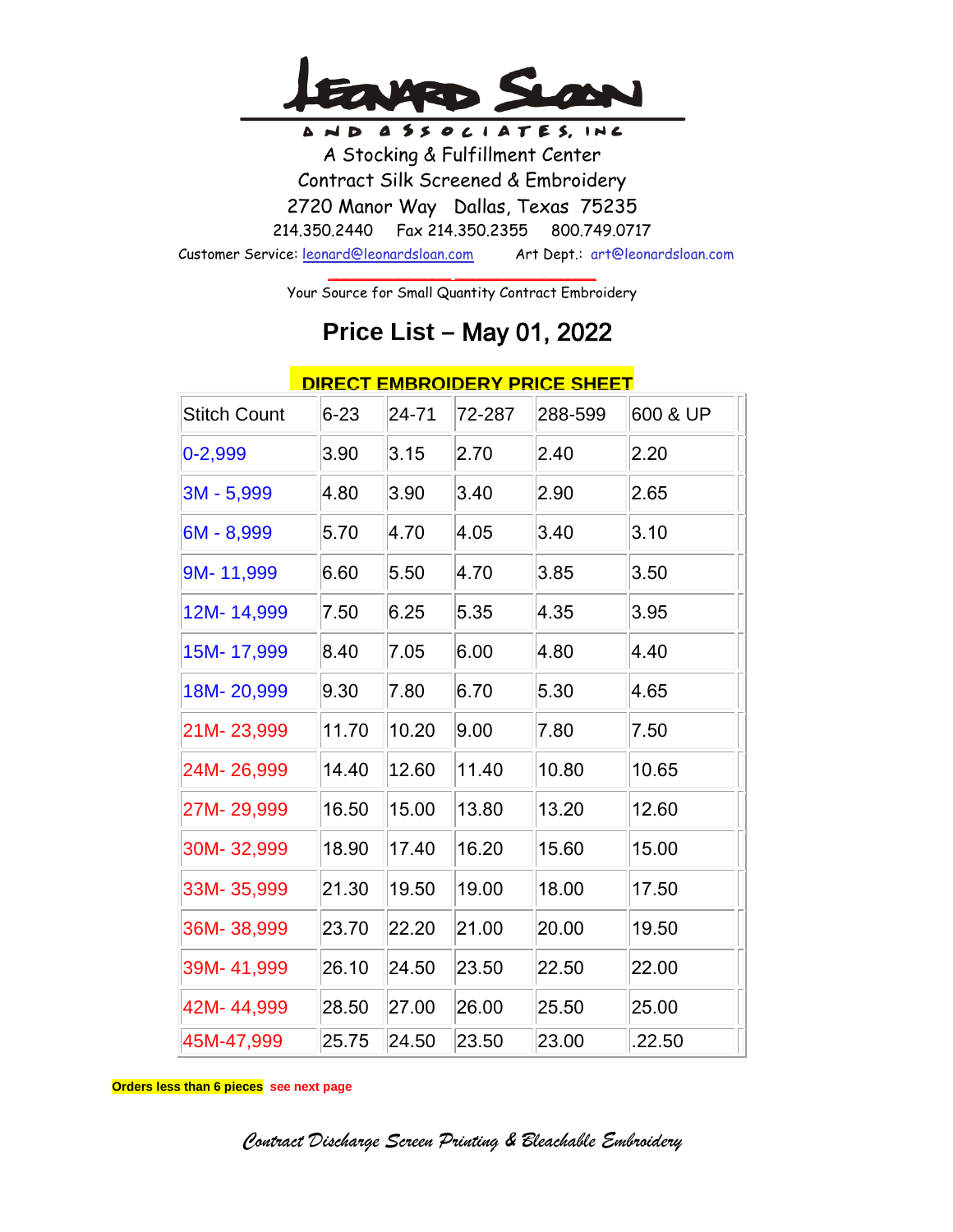

AND ASSOCIATES, INC A Stocking & Fulfillment Center Contract Silk Screened & Embroidery 2720 Manor Way Dallas, Texas 75235 214.350.2440 Fax 214.350.2355 800.749.0717 Customer Service: leonard@leonardsloan.com Art Dept.: art@leonardsloan.com

> \_\_\_\_\_\_\_\_\_\_\_\_\_\_ \_\_\_\_\_\_\_\_\_\_\_\_\_\_\_\_ Your Source for Small Quantity Contract Embroidery

### **1-3 Pieces Double the 6-23 piece/price**

**4/5 Pieces use Multiplier of x 1.43 the 6-23 piece/price** 

**Metallic Thread** – Add \$.50 per piece per color of metallic on logo under 6,000 stitches… call for quote on large logos

**Special hard to handle items:** 

**Jackets, Hoodies, Bags, Leather, Vinyl, Visors, Cuffs and Collars + add \$**1.00 **per piece/ location**

 **Rush Orders Same Day Service \$100**

> 1 Day Turn Around \$ 75 2 Day Turn Around \$ 65 3 Day Turn Around \$ 45

 **Standard Turn Times:** 7**-10 working days based on our production schedule. Please call your customer service representative for our current embroidery production time.**

**Spoilage Allowance of 3% or 3 item per 100 pieces per design/location.**

 **Example: Spoilage allowed**

1-100 pieces 3 piece 101-200 pieces 6 pieces

 2 Locations equals 2 pieces Example: 210 hats x 2 embroidery locations = 420 = spoilage allowed 12 pieces

Appliqueé orders -- **add \$** 1.50 for each piece of appliqueé per garment for placement of appliqueé.

**Foam for 3- D Embroidery:** add Hats; \$3.00 application ( includes foam)

**Solvy** for Stitch Enhancement add \$ .20 per garment

**Personalization and Stock Lettering -- Left Chest or Sleeve Size \$**12.50 **one time charge to set up**

**file First Line** - **\$**4**.00 Second Line** - **\$**2.50 **Each Additional Line** - **\$**2.00 **plus a onetime set up fee of \$**12.50 **for multiple line personalization**

#### **Digitizing**

Tape Digitizing \$85.00 up to 8,999 stitches… call for quote on all tapes

*Contract Discharge Screen Printing & Bleachable Embroidery*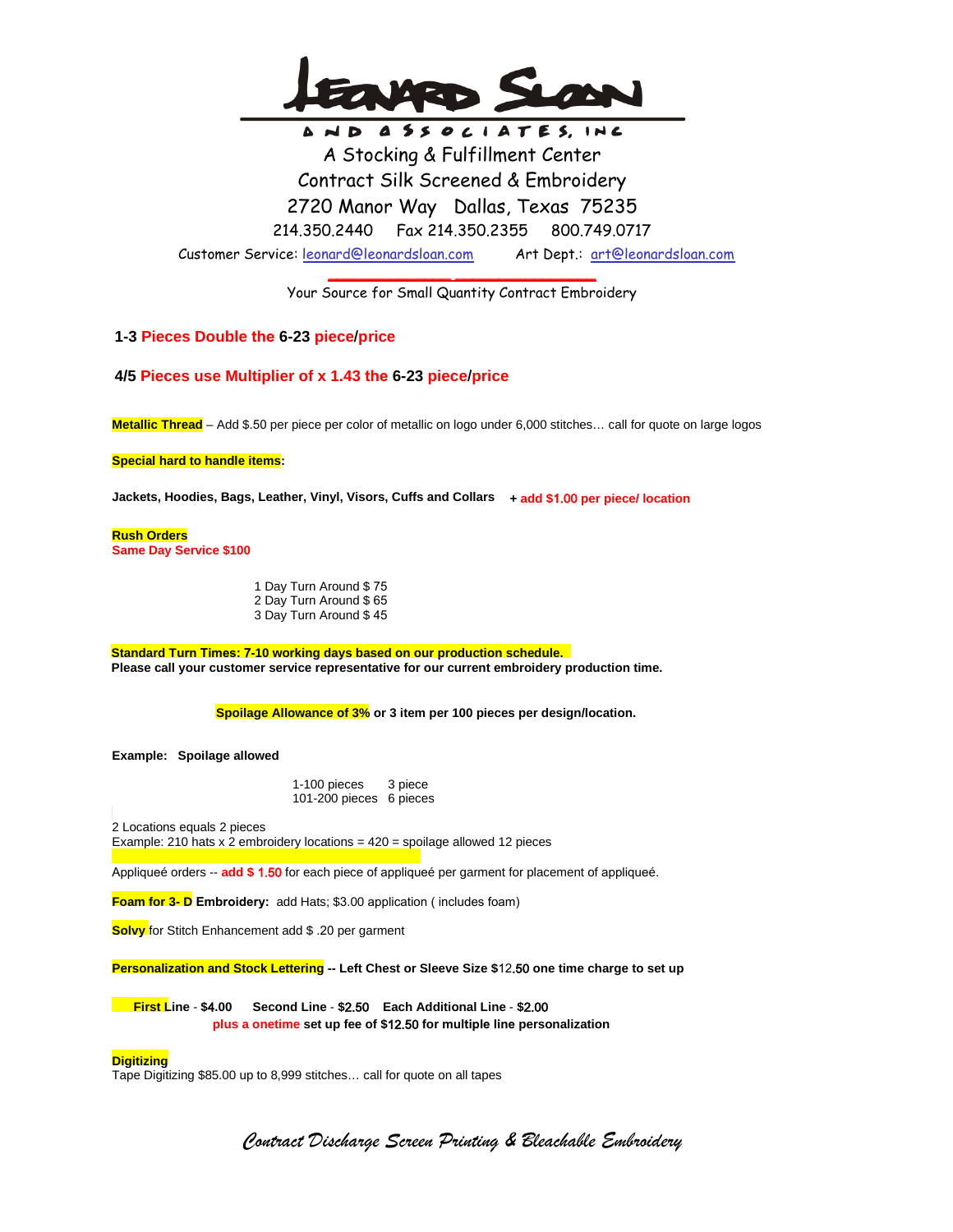

AND ASSOCIATES, INC A Stocking & Fulfillment Center Contract Silk Screened & Embroidery 2720 Manor Way Dallas, Texas 75235 214.350.2440 Fax 214.350.2355 800.749.0717 Customer Service: leonard@leonardsloan.com Art Dept.: art@leonardsloan.com

> \_\_\_\_\_\_\_\_\_\_\_\_\_\_ \_\_\_\_\_\_\_\_\_\_\_\_\_\_\_\_ Your Source for Small Quantity Contract Embroidery

### **Customer Supplied Tapes**

 **Tape Editing \$**48.50 **per hour (\$30.00 Minimum)**

 **\*\*\*SEWOUT CHARGE FOR APPROVAL OF ALL CST = \$30.00**

**Minimum Lettering 1/8" \*\*\* Hat front maximum height 2** 1/4**"**

# **All orders are individually folded**

### **SERVICE or LABOR PRICE LIST**

- \$ .20 -- Per Barb for Hang tags up to 2 per barb
- \$ .20 -- Per Garment for Hanging on Hanger
- \$ 1.25 -- Per Garment for Heat Press of Finished Appliqué
- \$ .25 -- Per Garment for Pre-packing, Multiple Store Breakdowns, Drop Ships, etc.
- \$ .65 -- Individual Folding
- \$1 .05 -- Individual Folding and Bagging (Leonard Sloan & Assoc., Inc. supplies bags)
- \$ .20 -- Individual Stickers on Garments or Bags

\$1.25 -- For Patches in addition to direct embroidery price (patch includes material and merrowed border -maximum size 5X5) Customer supplies labels, stickers, and hangers for above services

### **EMBROIDERY LABOR SET-UP CHARGES: EVERY ORDER / Based on Number of Colors of Embroidery**

| SUPE <sub>1</sub> | \$12.00  | SUPE <sub>6</sub> | \$22.00 | <b>SUPE 11</b>     | \$32.00 |
|-------------------|----------|-------------------|---------|--------------------|---------|
| <b>SUPE 2</b>     | \$14.00  | SUPE <sub>7</sub> | \$24.00 | <b>SUPE 12</b>     | \$34.00 |
| SUPE <sub>3</sub> | \$16.00  | SUPE 8            | \$26.00 | SUPE <sub>13</sub> | \$36.00 |
| <b>SUPE 4</b>     | \$18.00  | SUPE <sub>9</sub> | \$28.00 |                    |         |
| SUPE <sub>5</sub> | \$20.00. | SUPE 10           | \$30.00 |                    |         |

*Contract Discharge Screen Printing & Bleachable Embroidery*